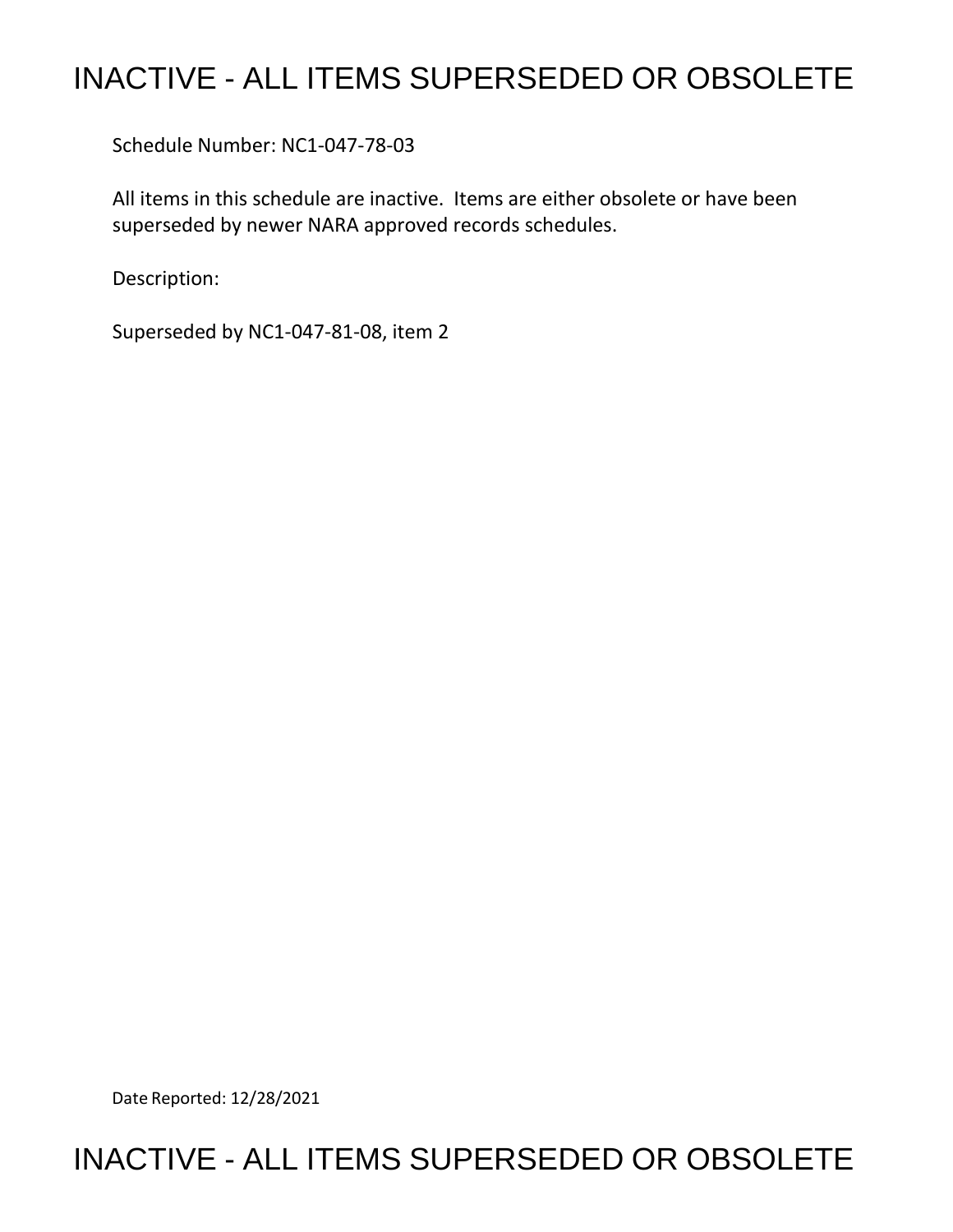| REQUEST FOR RECORDS SPOSITION AUTHORITY<br>(See Instructions on reverse)<br>ON 80L                                                                                                                                                                                                                                                                                                                                                                                                                                                                                                                                                                                                                                                                                                                                                                                                                                                                                                                                                                                                               |                 | <b>LEAVE BLANK</b>                                                                                                                          |                                                 |                                       |
|--------------------------------------------------------------------------------------------------------------------------------------------------------------------------------------------------------------------------------------------------------------------------------------------------------------------------------------------------------------------------------------------------------------------------------------------------------------------------------------------------------------------------------------------------------------------------------------------------------------------------------------------------------------------------------------------------------------------------------------------------------------------------------------------------------------------------------------------------------------------------------------------------------------------------------------------------------------------------------------------------------------------------------------------------------------------------------------------------|-----------------|---------------------------------------------------------------------------------------------------------------------------------------------|-------------------------------------------------|---------------------------------------|
|                                                                                                                                                                                                                                                                                                                                                                                                                                                                                                                                                                                                                                                                                                                                                                                                                                                                                                                                                                                                                                                                                                  |                 |                                                                                                                                             |                                                 |                                       |
|                                                                                                                                                                                                                                                                                                                                                                                                                                                                                                                                                                                                                                                                                                                                                                                                                                                                                                                                                                                                                                                                                                  |                 | $Nc1$ 47                                                                                                                                    | 78                                              |                                       |
| TO: GENERAL SERVICES ADMINISTRATION,<br>NATIONAL ARCHIVES AND RECORDS SERVICE, WASHINGTON, DC 20408                                                                                                                                                                                                                                                                                                                                                                                                                                                                                                                                                                                                                                                                                                                                                                                                                                                                                                                                                                                              |                 | DATE RECEIVED                                                                                                                               |                                                 |                                       |
| 1. FROM (AGENCY OR ESTABLISHMENT)                                                                                                                                                                                                                                                                                                                                                                                                                                                                                                                                                                                                                                                                                                                                                                                                                                                                                                                                                                                                                                                                |                 |                                                                                                                                             | <b>NOV 1977</b>                                 |                                       |
| Department of Health, Education and Welfare<br>2. MAJOR SUBDIVISION                                                                                                                                                                                                                                                                                                                                                                                                                                                                                                                                                                                                                                                                                                                                                                                                                                                                                                                                                                                                                              |                 | NOTIFICATION TO AGENCY                                                                                                                      |                                                 |                                       |
| Social Security Administration                                                                                                                                                                                                                                                                                                                                                                                                                                                                                                                                                                                                                                                                                                                                                                                                                                                                                                                                                                                                                                                                   |                 | In accordance with the provisions of 44 U.S.C. 3303a the disposal re-<br>quest, including amendments, is approved except for items that may |                                                 |                                       |
| 3. MINOR SUBDIVISION                                                                                                                                                                                                                                                                                                                                                                                                                                                                                                                                                                                                                                                                                                                                                                                                                                                                                                                                                                                                                                                                             |                 | be stamped "disposal not approved" or "withdrawn" in column 10.                                                                             |                                                 |                                       |
| Bureau of Hearings and Appeals                                                                                                                                                                                                                                                                                                                                                                                                                                                                                                                                                                                                                                                                                                                                                                                                                                                                                                                                                                                                                                                                   |                 |                                                                                                                                             |                                                 |                                       |
| 4. NAME OF PERSON WITH WHOM TO CONFER                                                                                                                                                                                                                                                                                                                                                                                                                                                                                                                                                                                                                                                                                                                                                                                                                                                                                                                                                                                                                                                            | 5. TEL. EXT.    |                                                                                                                                             |                                                 |                                       |
| George S. Yamamura                                                                                                                                                                                                                                                                                                                                                                                                                                                                                                                                                                                                                                                                                                                                                                                                                                                                                                                                                                                                                                                                               | 594-5770        | Date                                                                                                                                        | Archivist of the United States                  |                                       |
| 6. CERTIFICATE OF AGENCY REPRESENTATIVE:                                                                                                                                                                                                                                                                                                                                                                                                                                                                                                                                                                                                                                                                                                                                                                                                                                                                                                                                                                                                                                                         |                 |                                                                                                                                             |                                                 |                                       |
| I hereby certify that I am authorized to act for this agency in matters pertaining to the disposal of the agency's records;<br>that the records proposed for disposal in this Request of $\Box$ page(s) are not now needed for the business of<br>this agency or will not be needed after the retention periods specified.<br>A Request for immediate disposal.                                                                                                                                                                                                                                                                                                                                                                                                                                                                                                                                                                                                                                                                                                                                  |                 |                                                                                                                                             |                                                 |                                       |
| $\boxed{\mathbb{X}}$ <b>B</b> Request for disposal after a specified period of time or request for permanent<br>retention.                                                                                                                                                                                                                                                                                                                                                                                                                                                                                                                                                                                                                                                                                                                                                                                                                                                                                                                                                                       |                 |                                                                                                                                             |                                                 |                                       |
| C. DATE<br>D. SIGNATURE OF AGENCY REPRESENTATIVE                                                                                                                                                                                                                                                                                                                                                                                                                                                                                                                                                                                                                                                                                                                                                                                                                                                                                                                                                                                                                                                 | <b>E. TITLE</b> |                                                                                                                                             |                                                 |                                       |
| U, P<br>ـدے مید)                                                                                                                                                                                                                                                                                                                                                                                                                                                                                                                                                                                                                                                                                                                                                                                                                                                                                                                                                                                                                                                                                 |                 |                                                                                                                                             |                                                 |                                       |
| $10/27/77$ w Russ $611$ O. Hess                                                                                                                                                                                                                                                                                                                                                                                                                                                                                                                                                                                                                                                                                                                                                                                                                                                                                                                                                                                                                                                                  |                 | Department Records Management Officer                                                                                                       |                                                 |                                       |
| 7.<br>8. DESCRIPTION OF ITEM<br>ITEM NO.<br>(With Inclusive Dates or Retention Periods)                                                                                                                                                                                                                                                                                                                                                                                                                                                                                                                                                                                                                                                                                                                                                                                                                                                                                                                                                                                                          |                 |                                                                                                                                             | SAMPLE OR<br>JOB NO.                            | 10.<br><b>ACTION TAKEN</b>            |
| APPEALS FILES                                                                                                                                                                                                                                                                                                                                                                                                                                                                                                                                                                                                                                                                                                                                                                                                                                                                                                                                                                                                                                                                                    |                 |                                                                                                                                             |                                                 |                                       |
| An internal working file created at the Bureau of Hearings<br>and Appeals headquarters (in the absence of a hearing file)<br>upon recommendation to or action by the Appeals Council<br>in an individual case. The file generally contains<br>analysts' recommendations to the Appeals Council; copies<br>of correspondence during processing of the case; requests<br>to the Medical Advisory Staff and their comments if not<br>entered into the record; copies of Appeals Council actions<br>on the case, e.g., notice of denial of request for review,<br>order of remand, notice of granting review, decision;<br>copies of any postadjudicative actions and correspondence;<br>and copies of transcripts when available. Record copies<br>of documents, such as transcripts, and Appeals Council<br>actions are contained in the claims file.<br>A Destroy 6 calendar months after Appeals Council final<br>action where no court action is initiated. Destroy<br>appeals files in active court cases $\mu$ calendar months<br>after final court action. J. Destroy Appeals Council remand |                 |                                                                                                                                             |                                                 |                                       |
| cases 12 calendar months after Appeals Council action<br>where no further action is initiated.                                                                                                                                                                                                                                                                                                                                                                                                                                                                                                                                                                                                                                                                                                                                                                                                                                                                                                                                                                                                   |                 | 3i tuus                                                                                                                                     | <b>STANDARD FORM 115</b><br>Revised April, 1975 | <b>Prescribed by General Services</b> |
| fent to agency 11,                                                                                                                                                                                                                                                                                                                                                                                                                                                                                                                                                                                                                                                                                                                                                                                                                                                                                                                                                                                                                                                                               |                 |                                                                                                                                             | Administration<br>FPMR (41 CFR) 101-11.4        |                                       |

 $\sim$ 

Administration FPMR (41 CFR) 101-11.4